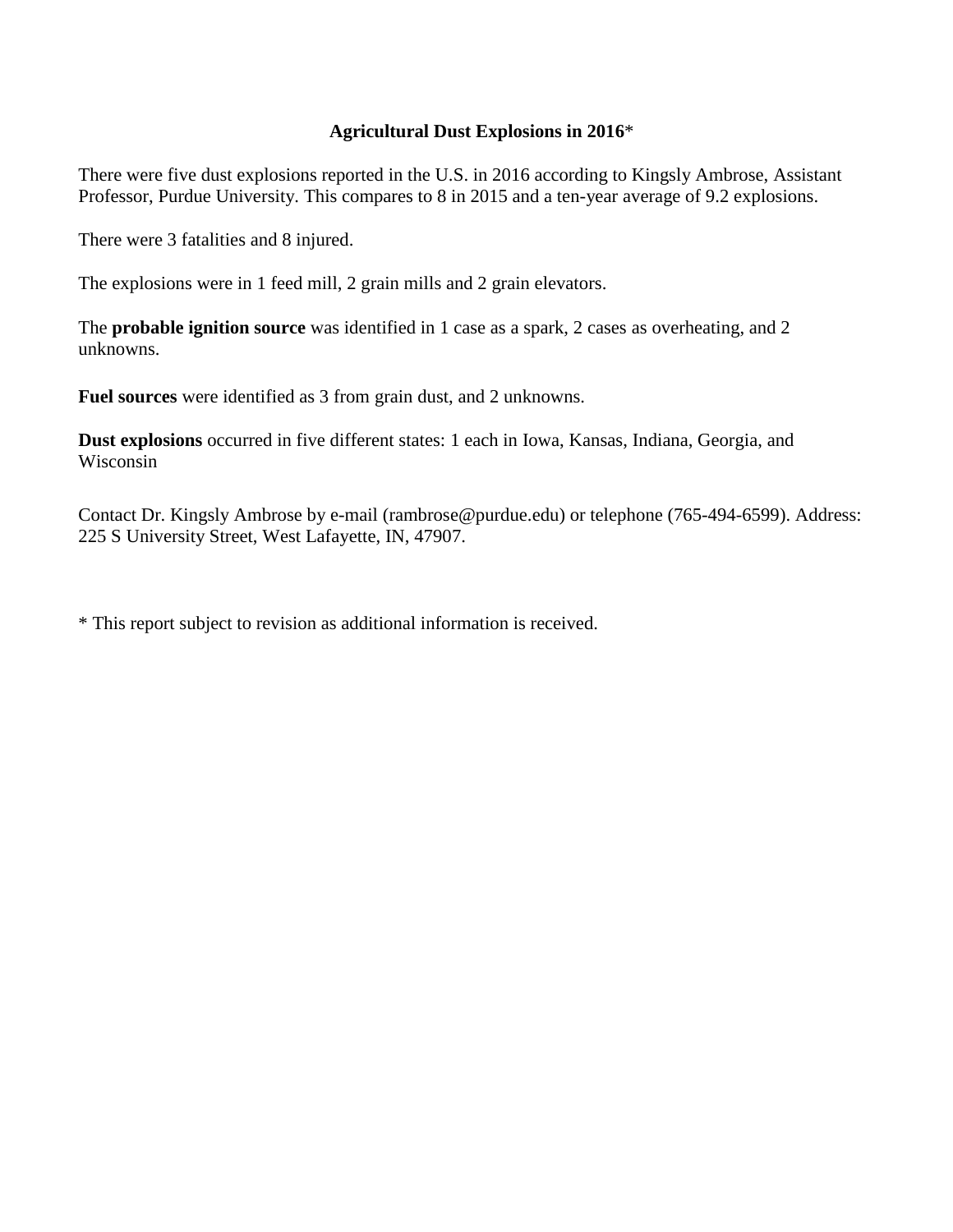## REPORTED DUST EXPLOSIONS IN U.S. 2016

| No | DATE      | COMPANY                     | <b>ADDRESS</b>   | <b>FACILITY</b> | <b>FATALITIES</b> | <b>INJURED</b> |
|----|-----------|-----------------------------|------------------|-----------------|-------------------|----------------|
|    |           |                             |                  |                 |                   |                |
|    | 2015/3/11 | <b>JCG Farms</b>            | Rockmart, GA     | Feed mill       |                   | 5              |
|    | 2015/3/23 | Central Valley Ag           | Hintion, IA      | Grain elevator  | 0                 | 2              |
|    | 2015/4/16 | FS co-op                    | Ixonia, WI       | Grain mill      | $\Omega$          |                |
| 4  | 2015/5/2  | Tate & Lyle grain elevator  | Francesville, IN | Grain elevator  |                   | 0              |
|    | 2015/7/26 | White Energy's gluten plant | Russell, KS      | Grain mill      | 0                 | 0              |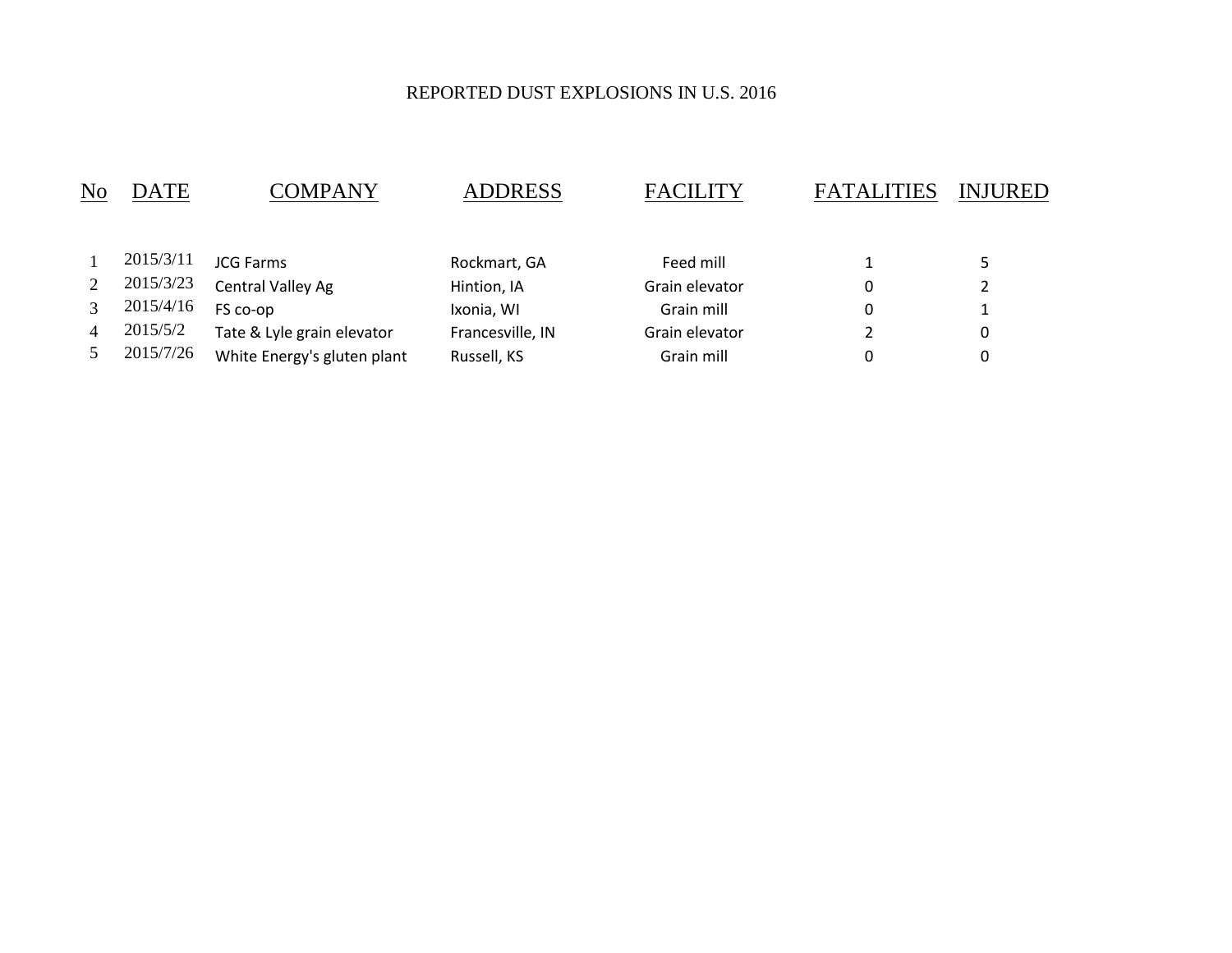|                             | 2007             | 2008           | 2009             | 2010             | 2011           | 2012             | 2013             | 2014             | 2015             | 2016             | <b>TEN</b><br><b>YEAR</b> |
|-----------------------------|------------------|----------------|------------------|------------------|----------------|------------------|------------------|------------------|------------------|------------------|---------------------------|
| Number                      | $\boldsymbol{7}$ | 19             | 8                | 11               | 9              | 10               | $\overline{7}$   | $\tau$           | $8\,$            | $\sqrt{5}$       | <b>TOTAL</b><br>91        |
| Fatalities                  | $\boldsymbol{0}$ | $\mathbf{0}$   | $\mathbf{0}$     | $\boldsymbol{0}$ | 6              | $\boldsymbol{0}$ | $\mathbf{1}$     | $\boldsymbol{0}$ | $\boldsymbol{0}$ | 3                | $10\,$                    |
| Injured                     | 6                | 9              | 12               | 17               | $\overline{4}$ | 8                | $\overline{7}$   | 14               | 10               | 8                | 95                        |
| Type of Facility            |                  |                |                  |                  |                |                  |                  |                  |                  |                  |                           |
| Grain Elevator              | 5                | 14             | $\overline{4}$   | $\overline{7}$   | 5              | 8                | 3                | 5                | $\overline{2}$   | $\overline{2}$   | 55                        |
| Feed Mill                   | $\mathbf{1}$     | 3              | $\overline{2}$   | $\sqrt{2}$       | $\overline{2}$ | $\mathbf{1}$     | $\sqrt{2}$       | $\mathbf{1}$     | $\overline{4}$   | $\mathbf{1}$     | 19                        |
| Flour Mill                  | $\overline{0}$   | $\mathbf{0}$   | $\mathbf{0}$     | $\boldsymbol{0}$ | $\mathbf{1}$   | $\boldsymbol{0}$ | $\mathbf{1}$     | $\overline{0}$   | $\boldsymbol{0}$ | $\overline{2}$   | $\overline{4}$            |
| Other:<br>Corn Milling, Dry | $\boldsymbol{0}$ | $\mathbf{0}$   | $\mathbf{0}$     | $\boldsymbol{0}$ | $\mathbf{0}$   | $\boldsymbol{0}$ | $\boldsymbol{0}$ | $\boldsymbol{0}$ | $\boldsymbol{0}$ | $\boldsymbol{0}$ | $\boldsymbol{0}$          |
| Corn Milling, Wet           | $\boldsymbol{0}$ | $\mathbf{0}$   | $\mathbf{0}$     | $\mathbf{1}$     | $\mathbf{0}$   | $\boldsymbol{0}$ | $\boldsymbol{0}$ | $\boldsymbol{0}$ | $\boldsymbol{0}$ | $\boldsymbol{0}$ | $\mathbf{1}$              |
| Rice Mill                   | $\overline{0}$   | $\mathbf{0}$   | $\boldsymbol{0}$ | $\boldsymbol{0}$ | $\mathbf{0}$   | $\boldsymbol{0}$ | $\boldsymbol{0}$ | $\mathbf{0}$     | $\boldsymbol{0}$ | $\boldsymbol{0}$ | $\boldsymbol{0}$          |
| Other                       | $\mathbf{1}$     | $\overline{2}$ | $\overline{2}$   | $\mathbf{1}$     | $\mathbf{1}$   | $\mathbf{1}$     | $\mathbf{1}$     | $\mathbf{1}$     | $\mathbf{2}$     | $\boldsymbol{0}$ | 12                        |

TABLE 1. U.S. AGRICULTURAL DUST EXPLOSION STATISTICS

Source: Dr. Kingsly Ambrose, Purdue University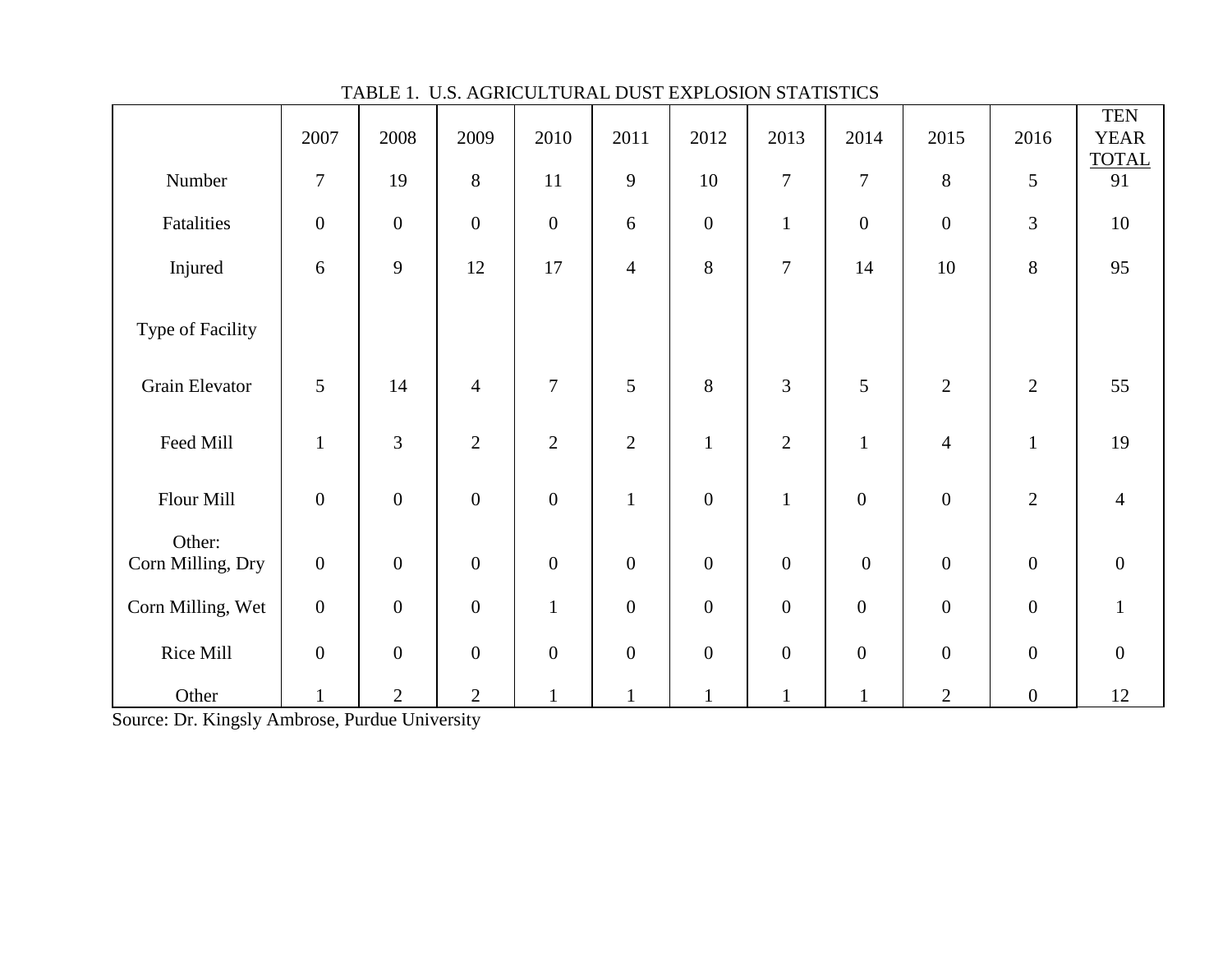| <b>COMMODITY</b>     | 2007             | 2008             | 2009             | 2010             | 2011             | 2012             | 2013             | 2014             | 2015             | 2016             | <b>TEN</b><br><b>YEAR</b><br><b>TOTAL</b> |
|----------------------|------------------|------------------|------------------|------------------|------------------|------------------|------------------|------------------|------------------|------------------|-------------------------------------------|
|                      |                  |                  |                  |                  |                  |                  |                  |                  |                  |                  |                                           |
| Corn                 | 4                | 14               | $\overline{4}$   | 8                | $\mathfrak{Z}$   | 6                | 5                | 3                | $\overline{2}$   | $\mathbf{1}$     | 50                                        |
| Soybeans             | $\boldsymbol{0}$ | $\boldsymbol{0}$ | $\boldsymbol{0}$ | $\overline{0}$   | $\overline{0}$   | $\overline{3}$   | $\overline{0}$   | $\boldsymbol{0}$ | $\boldsymbol{0}$ | $\overline{0}$   | 3                                         |
| Wheat                | $\overline{0}$   | $\boldsymbol{0}$ | $\boldsymbol{0}$ | $\overline{0}$   | $\overline{0}$   | $\overline{0}$   |                  | $\boldsymbol{0}$ | $\boldsymbol{0}$ | $\boldsymbol{0}$ | $\mathbf 1$                               |
| Barley (malted)      |                  | $\boldsymbol{0}$ | $\overline{0}$   | $\overline{0}$   | $\overline{0}$   | $\overline{0}$   | $\Omega$         | $\boldsymbol{0}$ |                  | $\overline{0}$   | $\overline{2}$                            |
| Oats                 | $\boldsymbol{0}$ | $\boldsymbol{0}$ | $\boldsymbol{0}$ | $\overline{0}$   | $\boldsymbol{0}$ | $\overline{0}$   | $\overline{0}$   | $\overline{0}$   | $\boldsymbol{0}$ | $\boldsymbol{0}$ | $\pmb{0}$                                 |
| Beet pulp            | $\overline{0}$   | $\boldsymbol{0}$ | $\boldsymbol{0}$ | $\overline{0}$   | $\overline{0}$   | $\overline{0}$   | $\overline{0}$   | $\boldsymbol{0}$ | $\overline{0}$   | $\boldsymbol{0}$ | $\pmb{0}$                                 |
| Corn starch          | $\boldsymbol{0}$ | $\boldsymbol{0}$ | $\boldsymbol{0}$ | $\mathbf{0}$     | $\boldsymbol{0}$ | $\overline{0}$   | $\boldsymbol{0}$ | $\overline{0}$   | $\boldsymbol{0}$ | $\boldsymbol{0}$ | 0                                         |
| Sugar                | $\overline{0}$   | $\boldsymbol{0}$ | $\boldsymbol{0}$ | $\overline{0}$   | $\boldsymbol{0}$ | $\overline{0}$   | $\overline{0}$   | $\overline{0}$   | $\boldsymbol{0}$ | $\boldsymbol{0}$ | $\mathbf 0$                               |
| Mixed feed           | $\mathbf{1}$     | 5                | $\mathbf{2}$     | $\overline{3}$   | $\overline{2}$   |                  | $\boldsymbol{0}$ | $\overline{2}$   | 3                | $\mathbf{I}$     | 20                                        |
| Rice                 | $\overline{0}$   | $\boldsymbol{0}$ | $\boldsymbol{0}$ | $\boldsymbol{0}$ | $\boldsymbol{0}$ | $\boldsymbol{0}$ | $\mathbf{0}$     | $\overline{0}$   | $\overline{0}$   | $\boldsymbol{0}$ | $\mathbf 0$                               |
| (Bran)(Flour)(Hulls) |                  |                  |                  |                  |                  |                  |                  |                  |                  |                  |                                           |
| <b>Wheat Flour</b>   | $\overline{0}$   | $\boldsymbol{0}$ | $\mathbf{1}$     | $\boldsymbol{0}$ |                  | $\mathbf{0}$     | $\overline{0}$   | $\overline{0}$   | $\boldsymbol{0}$ | $\boldsymbol{0}$ | $\overline{2}$                            |
| Wheat                | $\overline{0}$   | $\boldsymbol{0}$ | $\overline{0}$   | $\overline{0}$   | $\overline{0}$   | $\overline{0}$   | $\overline{0}$   | $\overline{0}$   | $\overline{0}$   | $\mathbf{1}$     | $\mathbf{1}$                              |
| (Starch)(Gluten)     |                  |                  |                  |                  |                  |                  |                  |                  |                  |                  |                                           |
| Other                |                  | $\boldsymbol{0}$ |                  | $\overline{0}$   | 3                | $\overline{0}$   |                  | $\overline{2}$   | $\overline{2}$   | $\overline{2}$   | 12                                        |
| <b>TOTAL</b>         | 7                | 19               | 8                | 11               | 9                | 10               | 7                | 7                | 8                | 5                | 91                                        |
| <b>EXPLOSIONS</b>    |                  |                  |                  |                  |                  |                  |                  |                  |                  |                  |                                           |

TABLE 2. AGRICULTURAL DUST EXPLOSIONS BY COMMODITY HANDLED AT TIME OF EXPLOSION 2007-2016

Source: Dr. Kingsly Ambrose, Purdue University